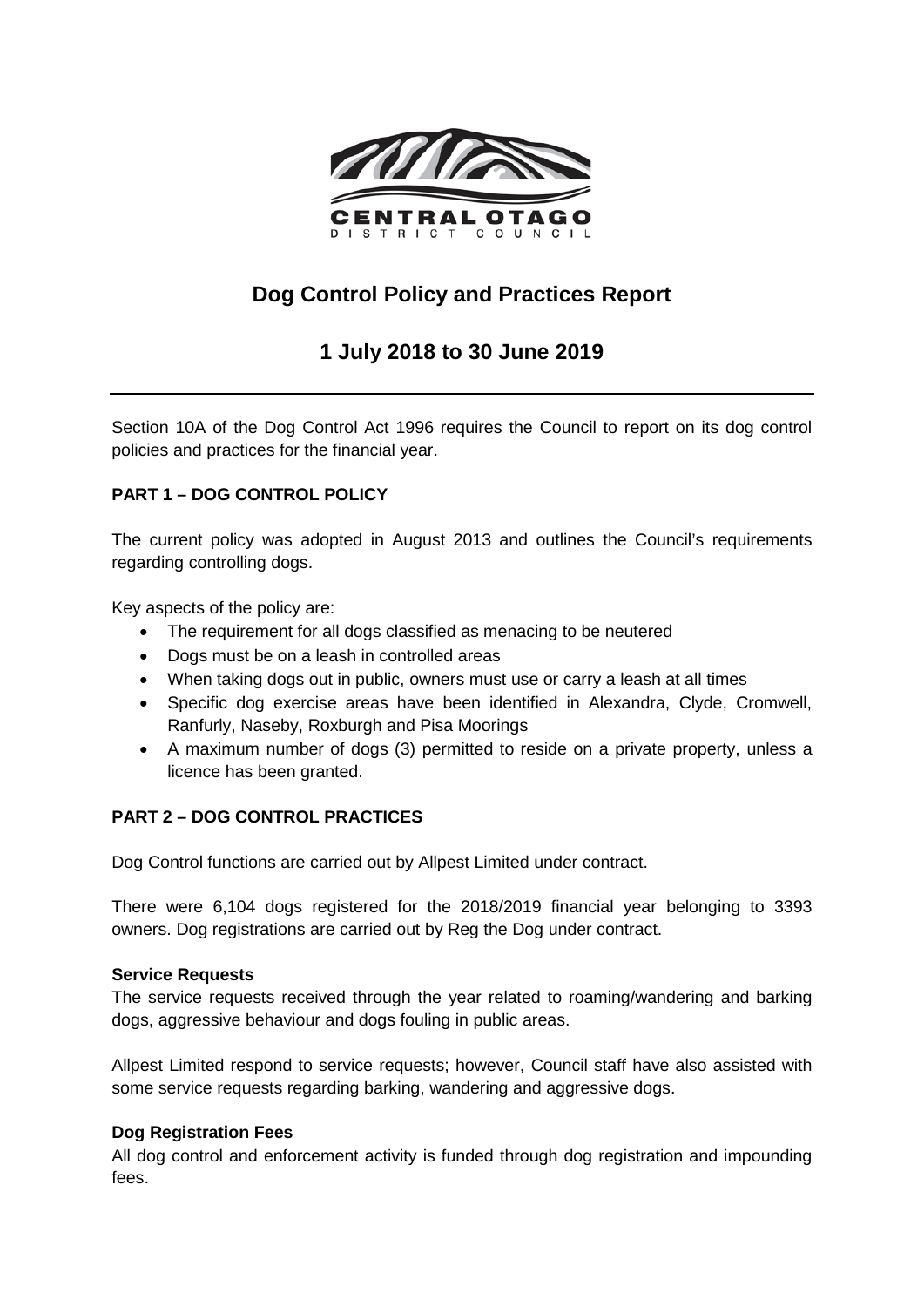The registration fees for the registration year 2018-2019 have remained the same as the previous year:

| Working dogs | $\frac{1}{2}$ \$12.00 |
|--------------|-----------------------|
| Pet dogs     | \$55.00               |

Non-payment of registration fees are enforced by infringement notices. Unpaid infringement fines are collected by the Court by way of prosecution.

Council was notified of 459 deceased dogs in the Central Otago District in the year 2018/2019.

#### **Microchipping**

All dogs registered for the first time on or after 1 July 2006 and all dogs classified as dangerous or menacing since 1 December 2003 are required to be microchipped.

Council has been working with dog owners throughout the year to microchip dogs as required by legislation.

- 3,235 dogs are microchipped
- 2,869 dogs are not microchipped

However, of the dogs that are not microchipped:

- 2,,313 dogs are working dogs (microchipping not required)
- 556 dogs are pet dogs (microchipping required)

#### **Disqualified and Probationary Owners**

There are no disqualified or probationary owners in the Central Otago District.

#### **Menacing and Dangerous Dogs**

There are three classified dangerous dogs for the 2018/2019 registration year, this is an increase of one from the 2017/2018 registration year.

Four dogs were classified as menacing under Section 33C of the Dog Control Act in 2018/2019.

## **PART 3 – STATISTICAL INFORMATION**

This section describes the number and type of complaints received and the manner in which Council has responded to address the complaints and general issued regarding dogs over the last year.

Dog Control is a high area of focus within the Central Otago District Council and they strive to undertake the following key factors:

- a. To have all dogs that live in the district registered
- b. To ensure all dogs are kept under control at all times
- c. Ongoing education of dog owners regarding their responsibilities and obligations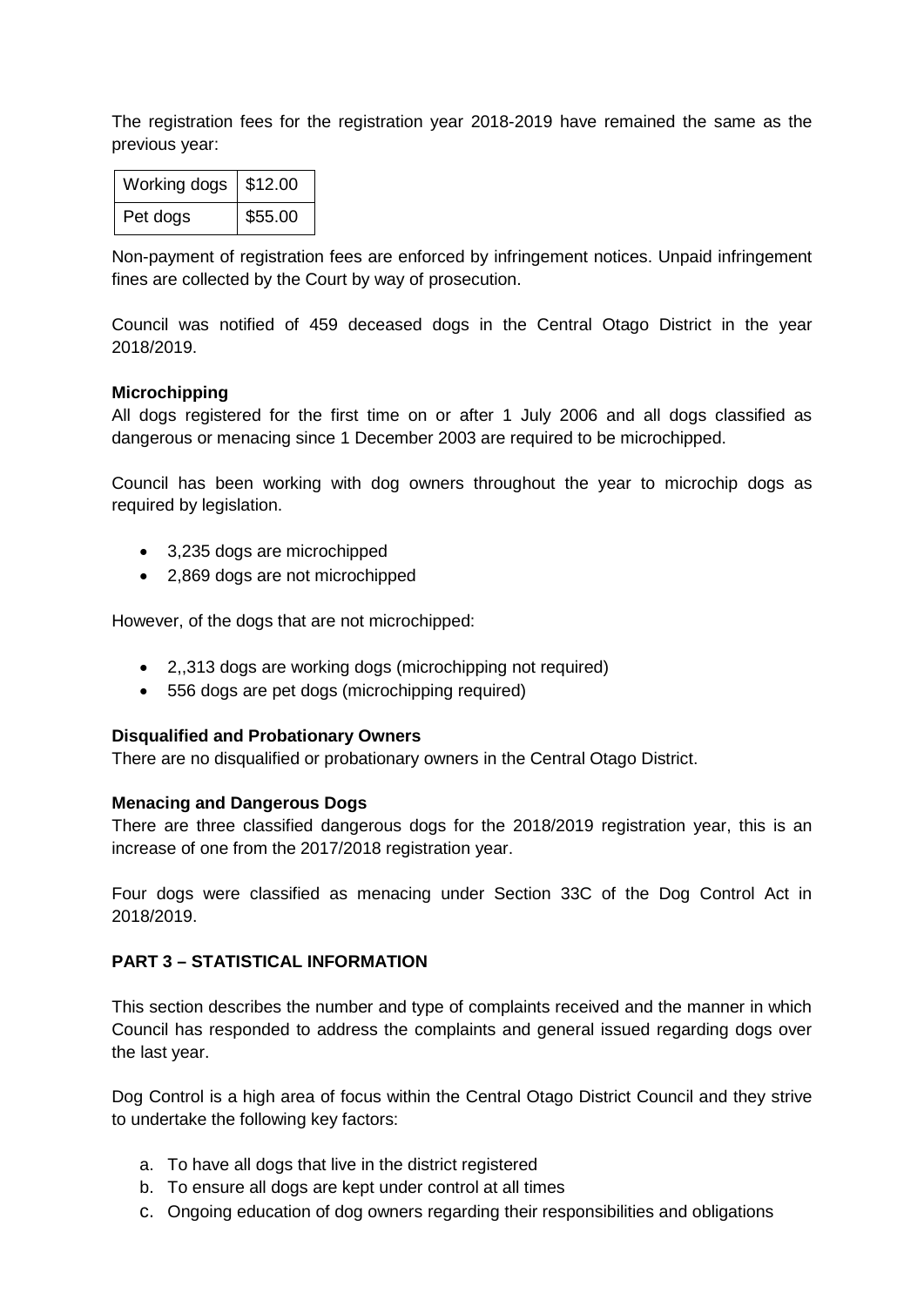Complaints received by the Central Otago District Council for the past two years can be classified as follows:

| <b>Category of Complaint</b>            |     | 2018/2019 2017/2018 |  |  |
|-----------------------------------------|-----|---------------------|--|--|
| <b>Public Safety Related Complaints</b> |     |                     |  |  |
| Dog attack on people - minor            | 6   | 5                   |  |  |
| Dog attack on people - serious          | 4   | O                   |  |  |
| Dog attack on animal - minor            | 5   | 0                   |  |  |
| Dog attack on animal - serious          | 2   | 2                   |  |  |
| Dog attack on stock (worrying)          | 1   | 3                   |  |  |
| Dog rushing                             | 20  | 0                   |  |  |
| Wandering dogs                          | 188 | 168                 |  |  |
| General concern                         | 12  | 16                  |  |  |
| <b>Non-Safety Related Concerns</b>      |     |                     |  |  |
| Lost dogs                               | 2   | 2                   |  |  |
| <b>Barking</b>                          | 49  | 49                  |  |  |
| Fouling                                 | 6   |                     |  |  |

## **Attacks**

When an attack occurs on a person or animal, the incident can be extremely distressing to all parties involved.

There has been an increased number of dog attacks over the last year, particularly around holiday season when there are a large number of visitors to the province. Dog control officers are continuing to educate and enforce as required.

## **Wandering and Roaming Dogs**

The number of roaming dogs remains the largest issue for dog control officers. Roaming dogs can frighten, intimidate and annoy the community in addition to potentially attacking people and other dogs.

#### **Barking Dogs**

There was no change to number of complaints relating to barking dogs received during the 2018-2019 registration period.

The Council has purchased a bark-box to use for properties with multiple complaints, in addition to bark collars, which are also available for owners to use at no cost.

#### **Impounding's**

There were 42 dogs impounded during the 2018-2019 registration period in Central Otago District.

## **Prosecutions**

There were no prosecutions undertaken during the 2018-2019 financial year.